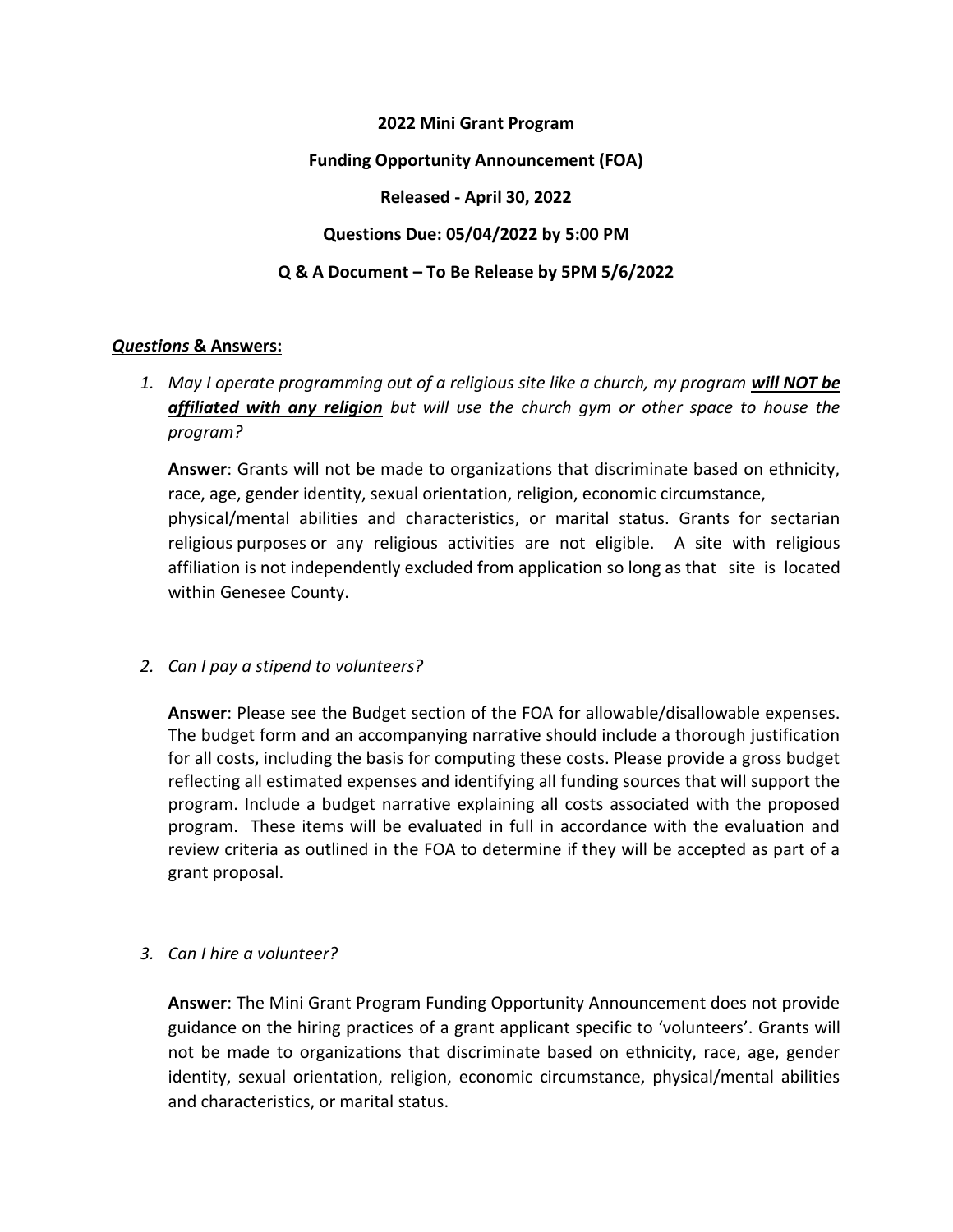4. *Can I donate a portion of funds for use of the office space?*

**Answer**: All requested funds must be included in the budget as instructed in the FOA. The exchange of grant funds for use of office space would fall within the category of "rent". Please reference the FOA for allowable and disallowable expenses.

5. *How soon will funds be issued in order to officially put the program in motion?*

**Answer**: Agencies receiving awards must complete and return revised budgets for final approval based on the actual award amount within one month of receiving the award notification. Contracts with all required signatures must be received by Genesee Health System within 1 month of the award. Funds will be issued as soon as possible following execution of the contract.

*6. Is there an opportunity for further funding after December 31, 2022?*

**Answer**: Applicants may request any amount up to \$50,000, which is the maximum amount that will be awarded. Any funds that remain unused on December 31, 2022, shall be returned to GHS within 30 days from that date. An extension of use for these funds can be submitted and will be reviewed on a case-by-case basis. Any new funding opportunities will be publicized at the time they are issued and details are available on the GHS website.

7. *Of the two programs below is there one that is a higher priority based on GHS recent community assessment?* 

*1. Schools: Prevention and Criss De-escalation - Develop and launch a universal screening tool for student mental health and provide consultation to school staff on effectively addressing mental health needs.*

*2. Health and Wellness for Vulnerable Populations-Provide consultation, navigation and parent support services to children and families seeking Autism services.*

**Answer**: The 2022 Mini Grant Program will provide funding coinciding with 7 key focus areas as identified by the Genesee County Mental Health Millage. Applicants must identify 1 key area they wish to address with the funding. Applications will be evaluated based upon criteria established in the Grant Review and Evaluation Criteria sections of the FOA.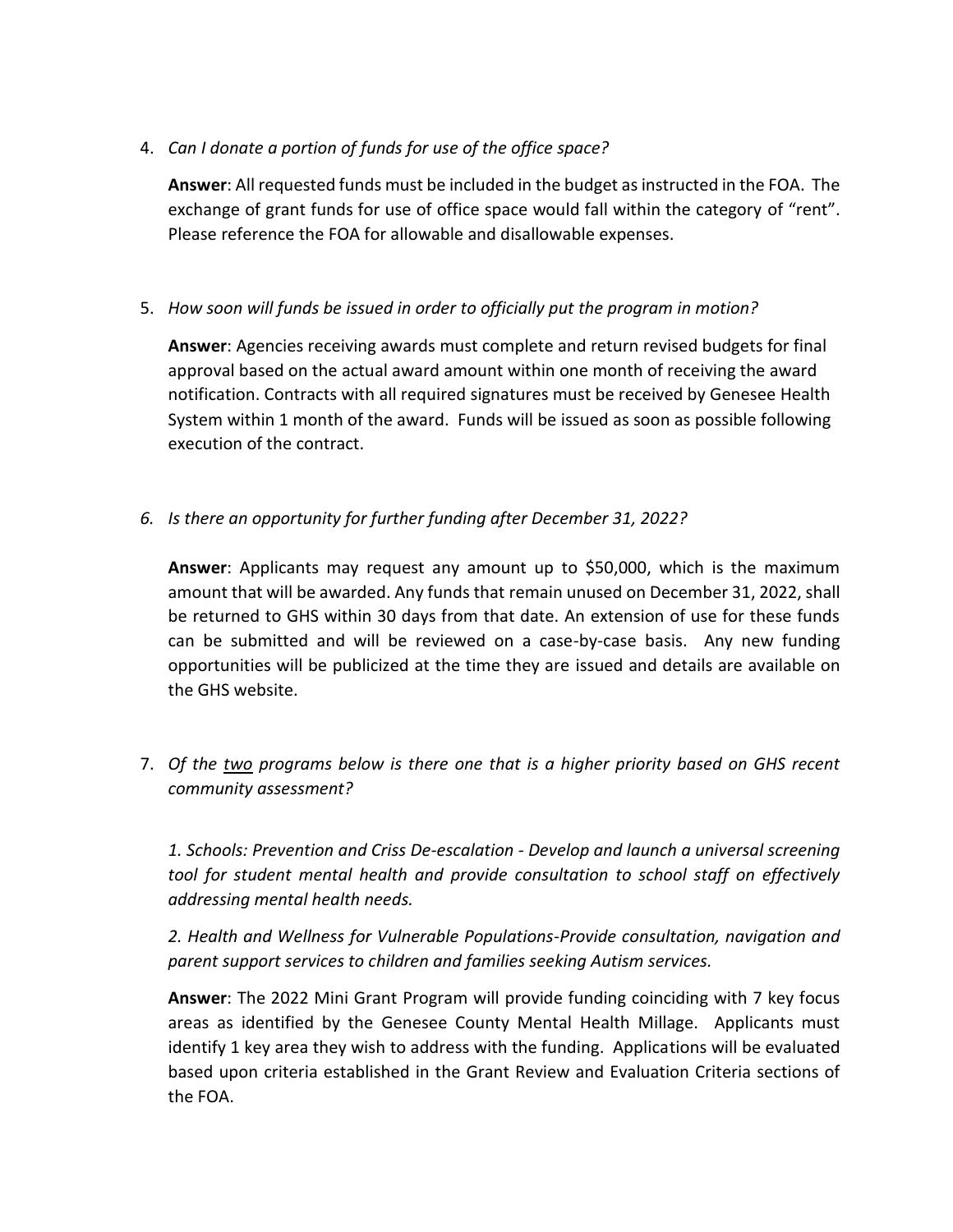*8. Are budget items able to be adjusted/moved if anticipated costs change throughout the grant period?*

**Answer**: Budgets and Budget Narratives must be submitted according to the FOA. Agencies receiving awards must complete and return revised budgets for final approval based on the actual award amount within one month of receiving the award notification. Any change requests applying to any element of the originally submitted application throughout the budget period are required to be submitted to GHS prior to any changes being made. These will be reviewed on an individual basis based upon criteria established in the FOA. There is a one-time allowance for budget amendments during the grant period.

*9. Is there an opportunity to discuss this further with a grant representative/officer to ensure program request eligibility?*

**Answer**: The Question Submission process is identified in the FOA as the only opportunity for communication around program eligibility at this time.

*10. Does the grant have to be completed by December? The project I was thinking about would not happen until spring of 2023.*

**Answer**: The identified project period for this FOA is June 1, 2022 through December 31, 2022. An extension of use for these funds can be submitted and will be reviewed on a case-by-case basis. Any new funding opportunities will be publicized at the time they are issued and details are available on the GHS website.

*11. Will the grant application allow us to edit and put in the requested information that is needed in the application? (Is there a fillable form applicants can complete?)*

**Answer**: This FOA only includes 1 form; a required Applicant Information Form. The 2022 Mini Grant Program FOA document does provide an Application Checklist  $(3<sup>rd</sup>$  page) to assist respondents with a summary of elements to be included with the Proposal submission.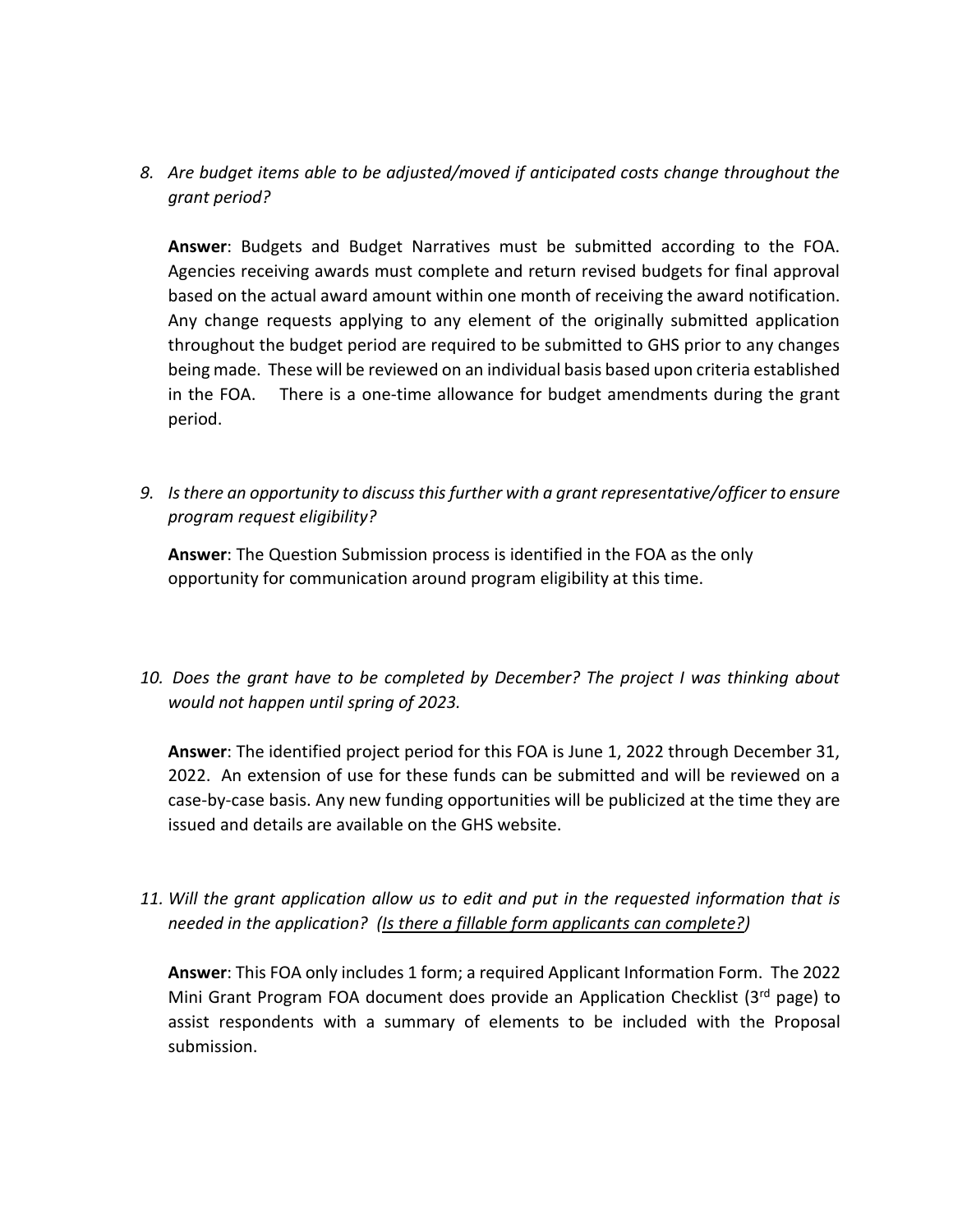#### *12. How can I obtain the application?*

**Answer**: There is not a separate Application document. The 2022 Mini Grant Program FOA document does provide an Application Checklist ( $3<sup>rd</sup>$  page) to assist respondents with a summary of elements to be included with the Proposal submission.

*13. I have a question about the #2 for an event. Will an expungement fair qualify for the funding? Where do we have to pay the lawyers for their time? I do not want to hold a fair providing information. I want to be the solution and pay for the services needed. An expungement can cost up to \$600 after paperwork and paying for a lawyer. I would like to serve at least 50 people. I'm anticipating a budget of 10k for this event.*

**Answer**: The FOA outlines the application requirements and review/evaluation criteria. Applications will only be reviewed for funding eligibility in full with all required submission components included.

*14. My question is related to the demonstrated impact. For the Health and Wellness for Vulnerable Populations, does this include mental health as well?* 

**Answer**: Yes.

- *15. Can grant funds be used to set up clinic including:*
	- *a. obtaining needed licenses?*
	- *b. purchasing equipment?*
	- *c. can grant funds be used to pay salaries of ancillary personnel?*
	- *d. Can grant funds be used to pay liability insurance needed for clinics?*

**Answer**: Please see the Budget section of the FOA for allowable/disallowable expenses. The budget form and an accompanying narrative should include a thorough justification for all costs, including the basis for computing these costs. Please provide a gross budget reflecting all estimated expenses and identifying all funding sources that will support the program. Include a budget narrative explaining all costs associated with the proposed program. These items will be evaluated in full in accordance with the evaluation and review criteria as outlined in the FOA to determine if they will be accepted as part of a grant proposal.